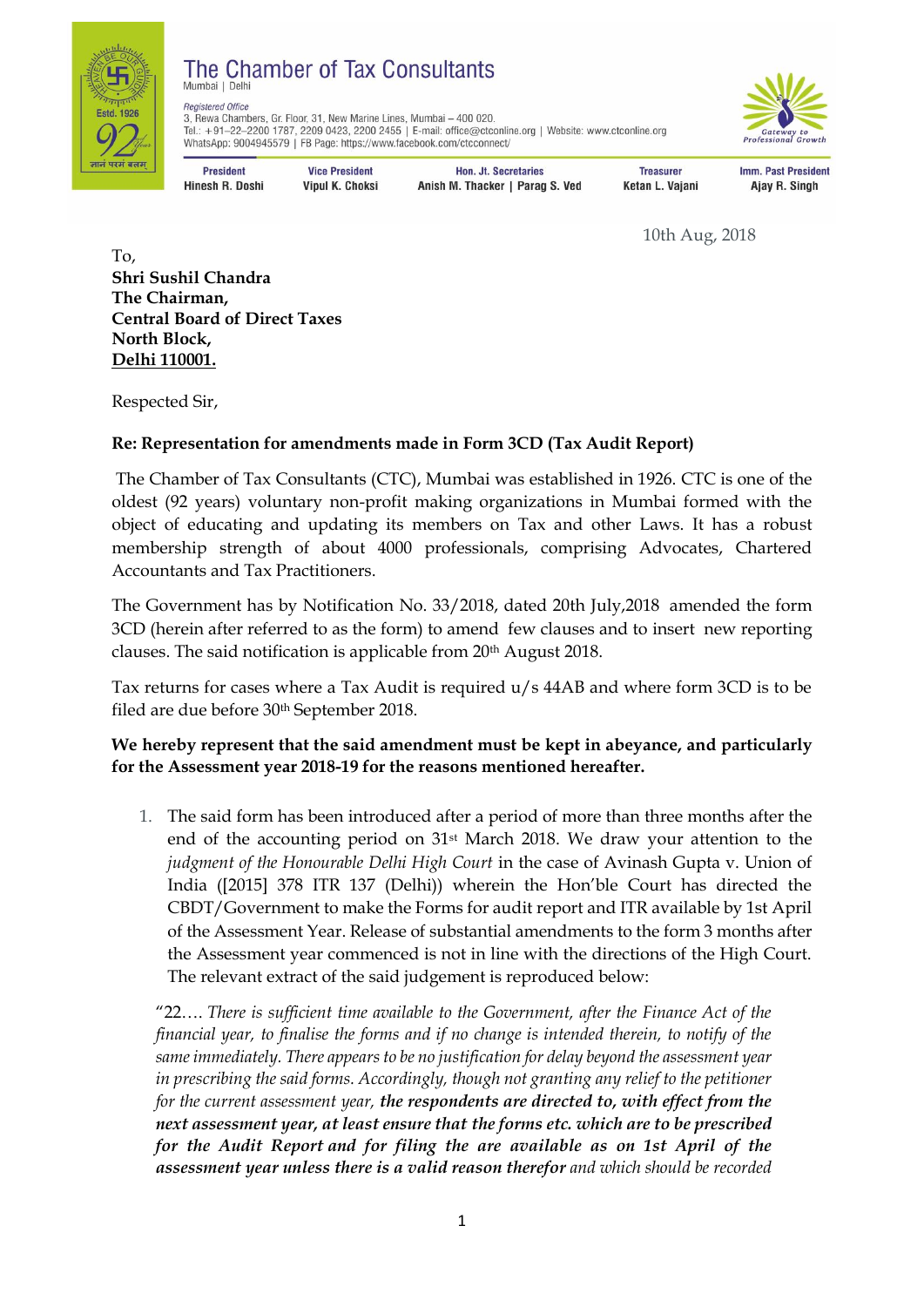*in writing by the respondents themselves, without waiting for any representations to be made. The respondents, while doing so, to also take a decision whether owing thereto any extension of the due date is required to be prescribed and accordingly notify the public." [Emphasis* provided].

- 2. We would like to bring your notice that two years back, in a writ petition filed by The Chamber of Tax Consultants before the Hon'ble Bombay High Court for extension of due date u/s 139(1), *the Government had committed before the High Court that the forms and facility for filing Returns of Income will be made available before the start of relevant Assessment Year.*
- 3. The said Amendment was introduced on  $20<sup>th</sup>$  July 2018 and the due date for filing returns is 30th September 2018. In its wisdom, the law has carved out a period of 6 months for filing of returns in cases where a tax audit is required. With this amendment, the effective time available to understand the form and compile the details is less than 3 months. This reduction of time available with an assessee to get accounts audited is unfair and hence this amendment must be introduced only from Assessment Year 2019-20 if at all so required. It is relevant to note that subsequent to the amendments, the tax audit shcema needs to be changed. A lot of tax audit data is compiled through use of third party software providers who would need to update the software and make it available – all of which has not even happened till the date of this representation.
- 4. The amendments to the form cast an onerous duty on the Chartered Accountant to report on various issues and the same is dealt with separately in this representation. Some of the areas where reporting is sought are areas that are beyond what an Accountant can express an opinion on. There are certain areas where there is a clear duplication between reporting that is to be done under other forms such as a form 3CEB which may be done by a separate Accountant. There are also areas of reporting which have nothing to do with the computation of Total Income and hence ought not to be a part of a tax audit reporting.
- 5. The draft form has not been put forward for public comments from stake holders which we represent is unfair as the form needs to be compiled for by businesses through their Accountants and it would in the fitness of transparent governance to invite stakeholders views prior to release of such forms.
- 6. The Institute of Chartered Accountants normally release a Guidance Note to its members on reporting of the new clauses of form 3CD and till such time that Accountants get the said guidance from the ICAI it would be very difficult for a Chartered Accountant to compile the Form. The amendment having been made so late, this Guidance note will be issued even later resulting in inadequate time for filing of the form.
- 7. Certain clauses call for detailed data mining by an assessee. If an assessee is aware of the same at the beginning of the financial year, the data can be suitably captured by accounting systems and be provided for an audit. If the same is required after the year is over, recompiling of data and building of the data is an unfair task and requires a marathon exercise.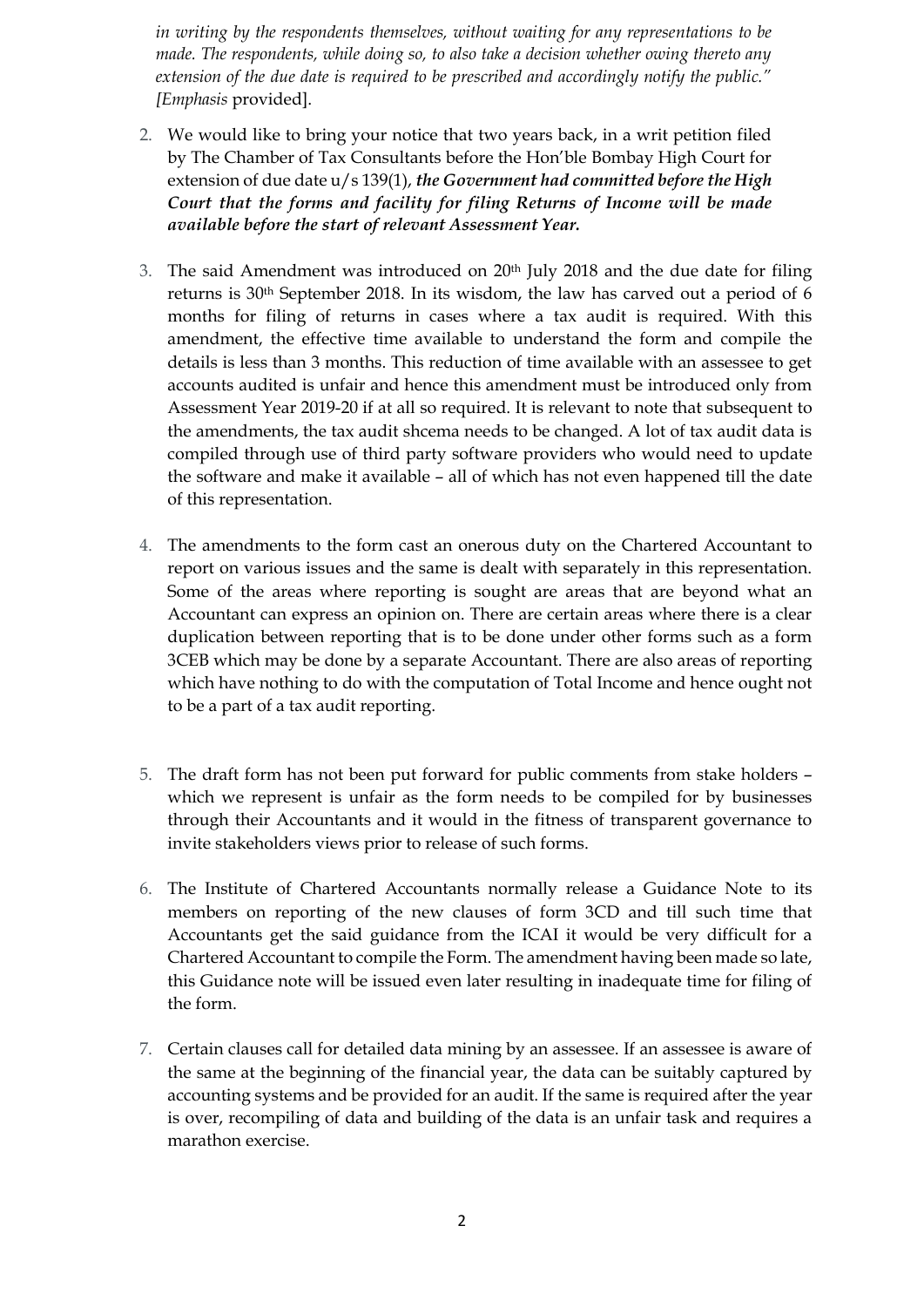**It is therefore prayed that the said form should be kept in abeyance and should be introduced only from Assessment Year 2019-20 after considering views of stakeholders on some of the reporting requirements**, a representation for which is detailed hereafter.

In respect of the reporting requirements inserted / amended by the amendment, we represent as under and seek suitable amendments as prayed:

The clause to clause suggestions on the amendments are as under

#### 7.1 Insertion of clause 29A –**Section 56(2)(ix)**

The said clause requires the auditor to give details about amounts received in advance and which have been forfeited due to the agreement about a property owned by the assesse failing to go through. The said clause requires the auditor to certify the amount received as income under section 56(2)(ix).

The said sums may not have been received during the year and tracing of the same as a part of a regular audit process may not be possible. The auditor is auditing the books for 2017-18 and it would not be possible to identify the forfeiture of amounts received by the assesse in the earlier year with the normal auditing procedures carried out by the auditor. The auditor would require special investigation to be carried out which will require more time.

The fact of forfeiture are also difficult to identify as in majority of such cases the cancellation deed for the agreement is not prepared due to non-cooperation of the other party.

#### **We recommend that the clause 29A be made applicable from A Y 2019-20.**

#### 7.2 Insertion of clause 29B –**Section 56(2)(x)**

The clause requires the auditor to report any receipt in the nature provided under section  $56(2)(x)$ .

In case of where assesse is an individual or HUF, auditor reports for his business concern/transactions. His personal bank accounts and details are not verified and reported on. Before reporting on this clause, the auditor will have to go through the personal (non-Business) accounts and bank transactions of individual/huf , identify the transactions and then consider whether any reporting is required under this clause or not after analysing the provisions of section 56(2) (x) read with rule 11UA.

## **We recommend that clause 29B may be deleted and made applicable to other than Individual and HUF from A Y 2019-20**

#### 7.3 Insertion of Clause 30C: **GAAR**

This clause requires details of impermissible avoidance arrangement as referred to in section 96 entered in to by the assessee. The said clause requires an tax auditor to enter the shoes of the revenue officer and decide whether a transaction entered in to by the assessee is an impermissible avoidance arrangement.

The conditions specified under section 96(1) are not specific and would be a matter of debate whether a particular arrangement is covered under the provisions of sec. 96(1)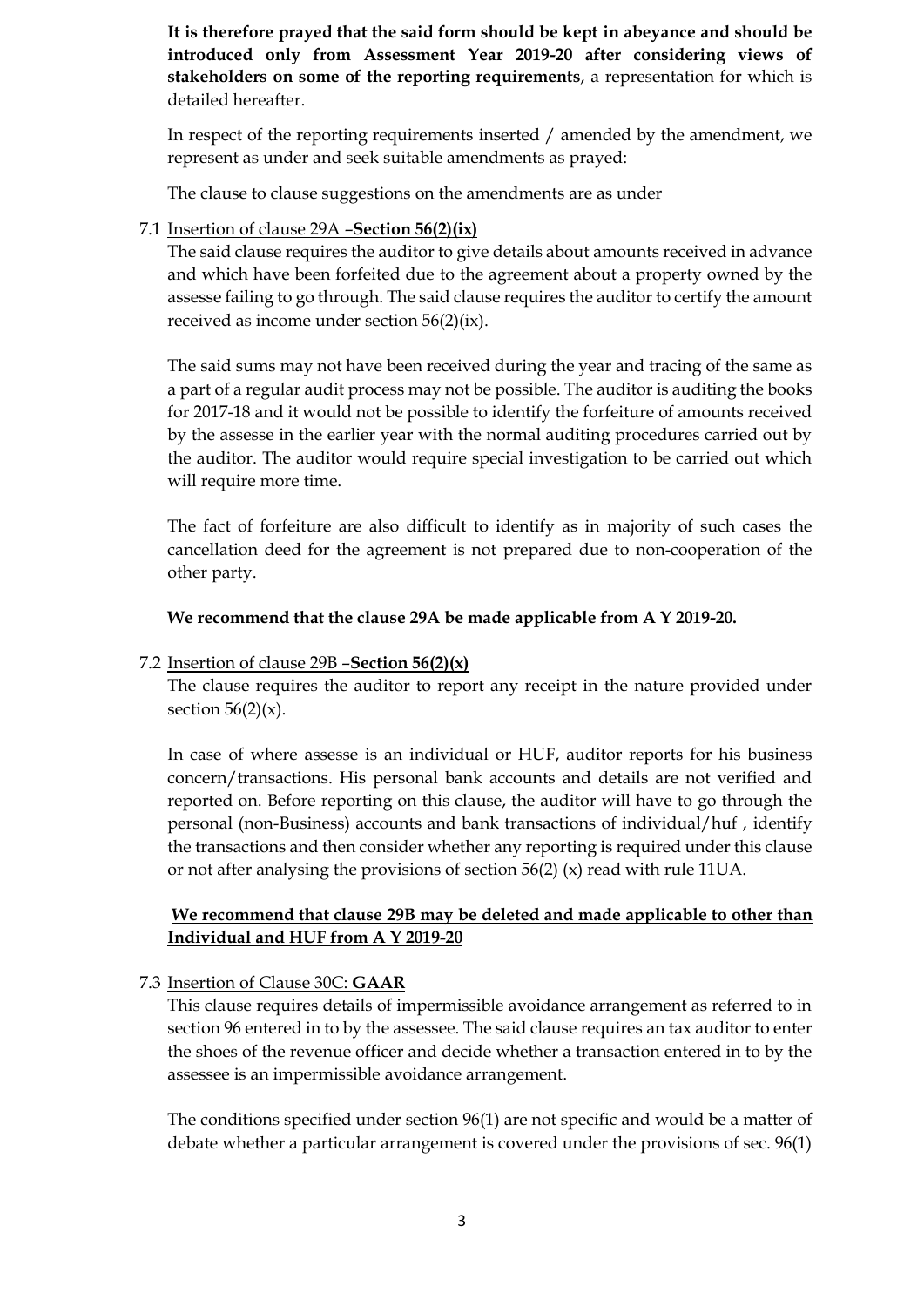or not? It will require a higher level of interpretation and deliberation and therefore would not be possible for a tax auditor to simply opine whether a transaction is an

impermissible avoidance arrangement or not. This is not a clause which requires a disclosure of certain facts, it's a matter of interpretation.

Generally in a scheme of arrangement multiple steps and multiple parties are involved and to ascertain whether the arrangement triggers GAAR the auditor will have to study the entire arrangement and it likely that the particular assessee may not be privy to all the information/document in relation to the arrangement and only other parties to the arrangement are privy to such information/document.

Further, the way GAAR provisions are worded, it is only the Revenue Officer who has the power to declare an arrangement impermissible tax avoidance arrangement, the assessee doesn't even have the power to declare an arrangement impermissible tax avoidance arrangement.

**Thus the clause 30C is impossible to comply with and we therefore recommend that the same should be deleted**.

## 7.4 Insertion of Sub clause (bc) and (bd) of clause 31: **Particulars of payment made in an amount exceeding the limit specified in section 269ST**

Provisions of section 269ST are applicable to person receiving an amount of Rs. 2 Lakh or more and not for payment. We have sufficient provisions under the law and different clauses to report on payments in Form No. 3CD. Why this additional clause of reporting is required? Secondly, it does not have any impact on the computation of Total Income. Similar argument is appilicable for clause  $31(d)$  &  $31(e)$  which are inserted from 19.07.2017.

## **Therefore, we recommend that clause no.31(bc) and 31(bd) needs to be deleted.**

## 7.5 Substitution of Clause 34(b) : **Regarding TDS**

In the above clause the auditor was earlier required to provide details of statement of TDS filed by assessee and other details. The new clause now puts on the auditor the onerous duty of certifying whether the statement covers all the entries and if not the details of such entries which are not included. This would require a very detailed analysis of all transactions/records and the same would be very difficult in the short period provided. This is equivalent of a TDS audit.

It would be practically impossible to certify the entire payments made by assessee and identify each and every case where TDS was deductible and not deducted, especially when the number of transactions are huge. There would also be cases where there would be difference of opinion as to whether TDS is deductible and if yes at what rate.

## **We recommend that the old clause should be reinstated and Insertion of New Clause 34(b) – may be deleted.**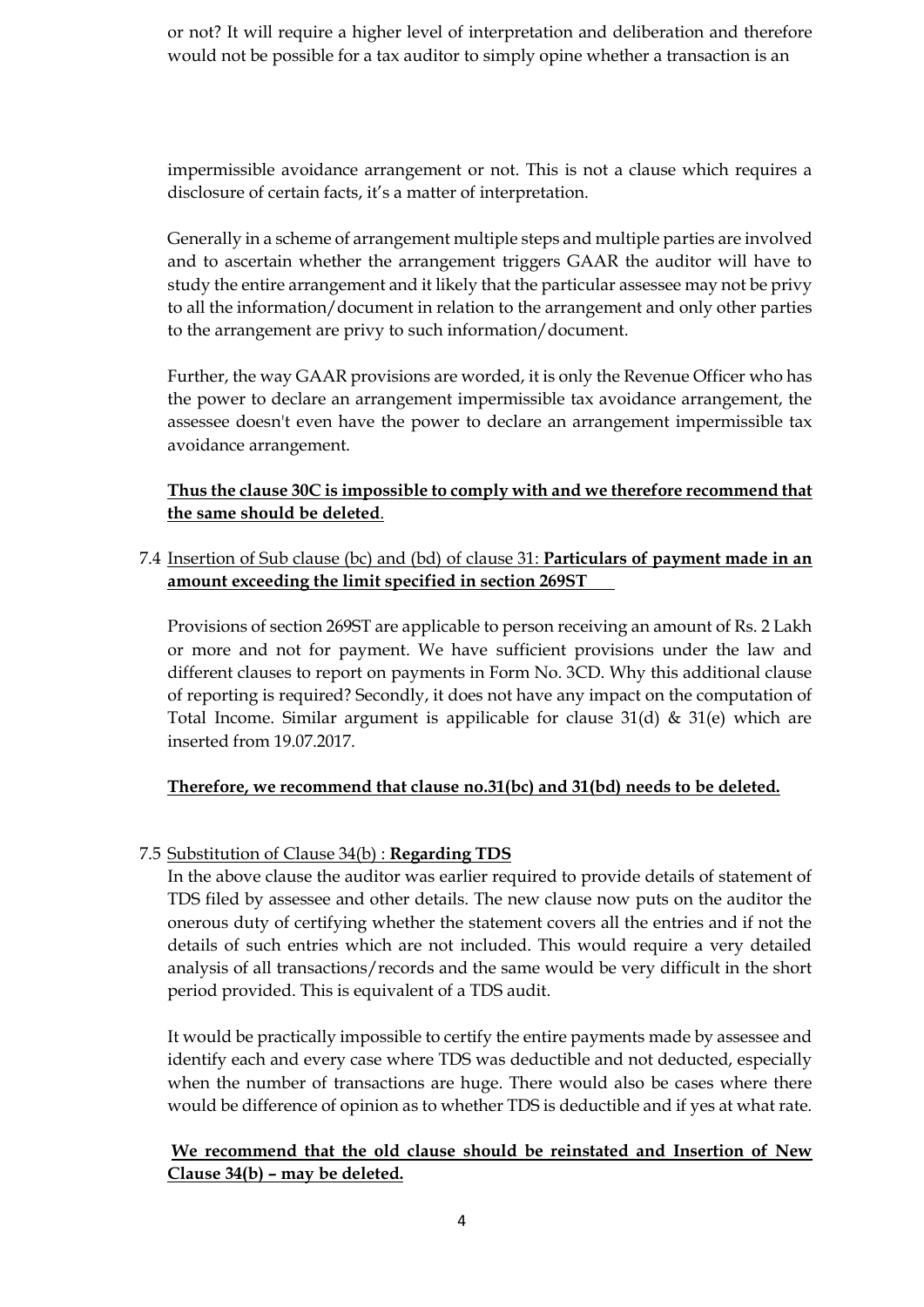#### 7.6 Insertion of Clause 36A: **Deemed Dividend**

The new clause requires that the auditor to give his opinion about the fact that the amount received by the assessee is deemed to be a dividend under section 2(22)(e). The assessee himself is likely to contest the classification as dividend. The classification of an amount as deemed dividend under section 2(22)(e) requires that there should be surplus in the company which has given advances or loan. This information would be available only if the auditor is also auditing the payer company. The said issue is debatable and highly litigated and there is more than one view about the classification as deemed dividend of any amount.

## **Due to the lack of information and in view of debatable issue we recommend that clause 36A may please be deleted.**

## 7.7 Insertion of clause 42 – **Furnishing of statement in Form 61/61A/61B**

The new clause requires that the auditor needs to report the filling of forms with appropriate authorities and provide details like (i) Income tax Department Reporting Entity Identification Number, (ii) Type of Form, (iii) Due date for furnishing the statement, (iv) date of furnishing the same and (v) whether the Form contains the information about all details/transactions which are required to be reported. If this is not done, a list of the details/transactions which are not reported.

First of all, reporting under this clause does not have any effect on computation of total income of an assessee. Secondly, the said details would require to study the provisions and check whether all transactions are covered and reported. The said exercise would require a detailed study and create a lot of hardship to complete the audit within the deadline.

## **We recommend that the implementation of the clause 42 be dropped or atleast postponed to the next assessment year.**

## 7.8 Insertion of New Clause 44 —**GST details**.

The New clause 44 requires break-up of total expenditure of entities registered or not registered under the GST Act. The clause requires bifurcation of expenditure into categories in respect of entities registered under GST. The details sort are to be complied by the assessee separately. The assessee is already troubled by the rigours of frequent changes in GST law, this would add insult to injury. The said details are already available with the GST system and thus the repetition of the details over hear would serve no purpose and greatly trouble the assessee. And moreover, reporting under this clause does not have any effect on computation of total income of an assessee.

The tax auditor conducting audit as per the income tax provisions is considering the auditing and taxation aspects whereas reporting on the aspects of GST law requires specialisation on that law which itself is in developing stage. We plead that the said clause will burden the assessee with additional compliance burden which is likely to cause harassment.